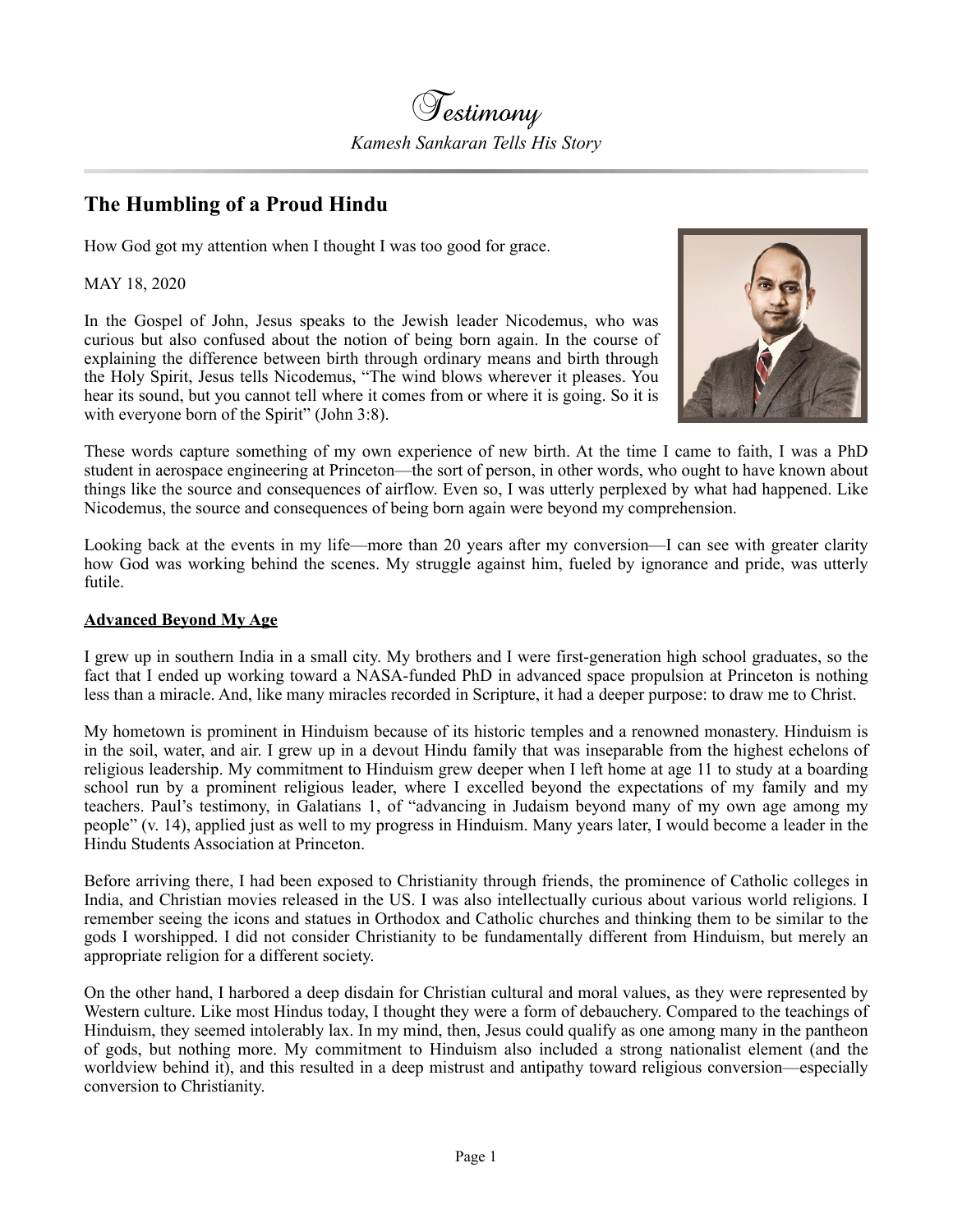Despite this, God was crucially at work, preparing me to receive Christ through my friendship with a fellow PhD student. As I worked alongside him for more than 12 hours a day, I respected him as a colleague, and eventually I became close friends with him and his family. On a few occasions, the Cross of Christ came up in casual conversation. Sensing that I was missing something, my friend explained that Jesus Christ died bearing our sins to reconcile us to God.

This was something I had never heard before. And it offended me! I was a deeply religious person, someone diligently striving to be good. How could my friend think that anyone, much less someone like me, was a sinner in need of salvation? Yes, I had problems, but wasn't I capable of fixing them myself? Why would I need Jesus to bear my sins?

Out of respect for a friend and fellow researcher, I asked him to provide evidence for his explanation of the Cross. He readily encouraged me to read Mere Christianity by C. S. Lewis, an author I recognized from his other popular works. But I quickly realized that I needed to go directly to the primary source, so I asked my friend to buy me a Bible.

Over the next few months, other stories from the Bible came up in our conversations. The parable of the Prodigal Son did not sit right with me, in part because God was not supposed to be like the profligate father in that story. He was supposed to reward good moral conduct, not irresponsible rebellion. In reality, I identified more closely with the other son, who did not seem to need grace. The parable of the Pharisee and the tax collector (Luke 18:9– 14) also blew the fuse of my understanding of God. How could a man who defrauded his own people by conspiring with foreign occupiers have a better outcome before God than a religious leader who followed all the rules? I had to get to the bottom of this Christian "thing."

In tandem with my intellectual quest, God was showing me the futility of "kicking against the goads," as he described Paul's own pre-conversion resistance (Acts 26:14). In a brief but decisive period, God exposed my false sense of self-sufficiency, which I had based on financial prosperity, academic success, and a strong relationship with my family. In short order, I experienced unexpected and unexplainable failures in each of these areas financial, academic, and relational. The blows came from different directions, but their cumulative effect was devastating. By removing the frail crutches on which my life was built, God exposed the reality of my profound weakness—especially my utter inability to fix relational brokenness. I was in more pain than I had imagined possible, and I was devoid of the props on which I was accustomed to resting.

Knowing no other way out, I decided to end my own life. In the midst of this darkness, a voice within me spoke: "This is why Jesus had to die for you." It came from nowhere, but at that moment my brokenness pointed to a greater brokenness in my relationship with God. I had nothing to lose, so I decided to ask my friend if I could attend church with him. My call came on a Sunday morning, just as he and his family were leaving the house to attend worship. That morning I heard the gospel, and I responded with a broken and open heart.

## **An Ananias and a Barnabas**

My experience of becoming a Christian wasn't like flipping a switch. Believing the gospel didn't automatically lead me to conformity to Jesus Christ or produce the immediate fruit of righteousness in me. While I desperately desired the gift of forgiveness, I was reluctant to change anything else about my life or worldview. Given the enormous differences between Christianity and my earlier Hindu beliefs, my new life had to be nurtured before spiritual growth could occur.

Intellectually, I wrestled with three fundamental questions: Who is God? Who am I? What is my relationship with God? The more I pondered these questions, the clearer it became that the answers offered by Hinduism and Christianity are utterly incompatible. I had to reject the former to receive the latter. Functionally, I had to rethink all of life from a clean slate because I simply did not have a framework or vocabulary to make sense of my new identity.

Paul needed an Ananias to spark his conversion, but he also needed a Barnabas to accompany him in his new journey of faith. God similarly ordained the support I needed to grow as a disciple. While Hinduism ties one's religious standing to one's birth status, Christianity teaches that the ground is level at the foot of the cross. My